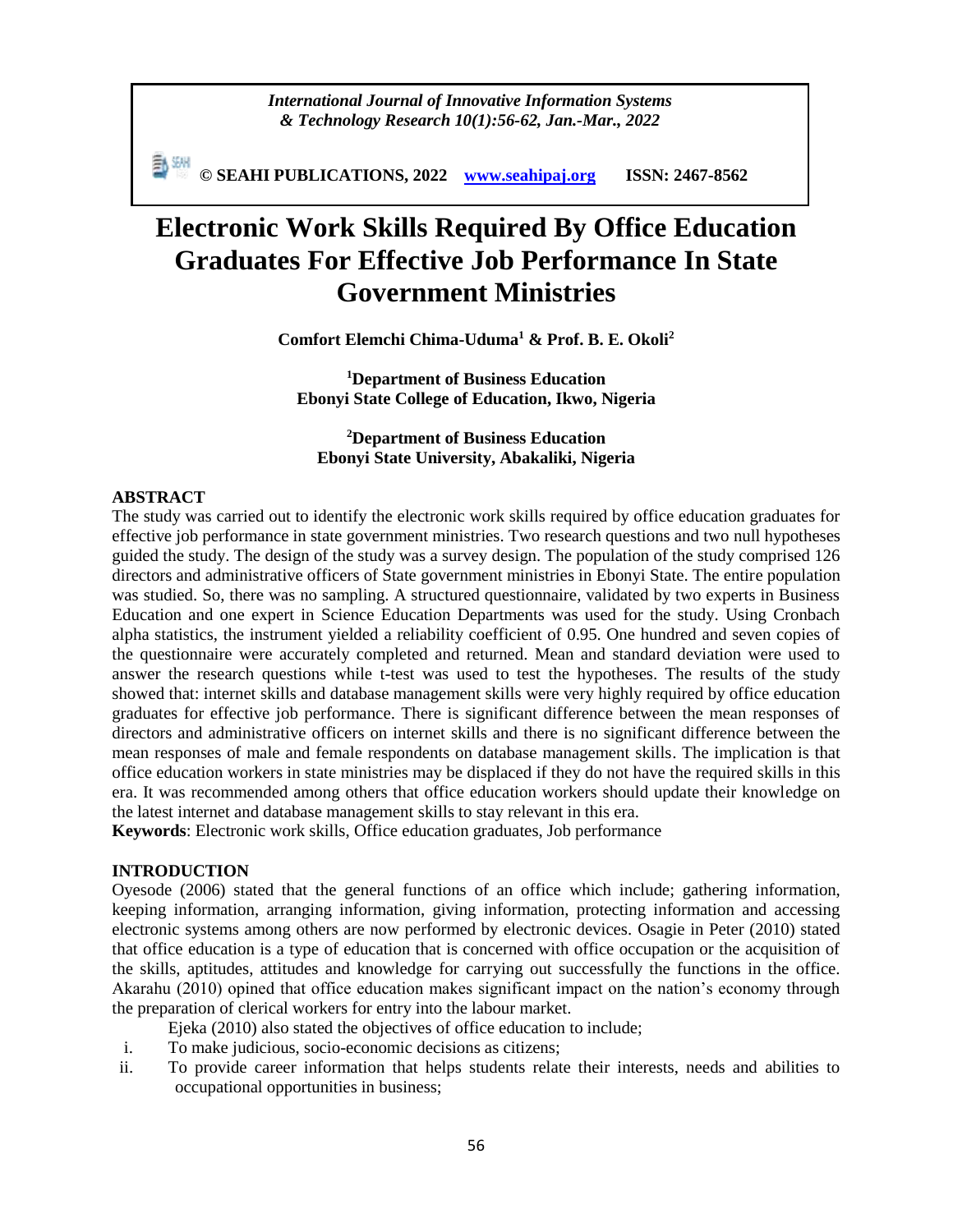- iii. To provide educational opportunities to students for career in fields other than business and to acquire knowledge and skills needed to function effectively in these careers for example, to handle effectively both oral and written communication and to develop effectively interpersonal and human relation skills;
- iv. To provide skills needed to compete effectively in this challenging global world.

These objectives are in line with the Nigeria National Policy on Education objective as contained in NPE (2013). The policy stressed the acquisition of appropriate skills, abilities and competencies, both mental and physical as equipment for the individual to live and contribute to the development of the society. Office education as part of business education offers skill acquisition courses which made its graduates the manpower source of the nation.

Office education graduates work with the administrative officers and directors in government ministries. According to FRN (2000) the administrative officer is a government worker in the office of the Head of Civil Service from Grade Level 8-14 in the administrative cadre. Administrative officers are involved with the implementation of objectives, plans and internal operator efficiency (Hartzell in Ajike, 2015). They work with the office education staff in the ministry to carry out organizational functions for the dayto-day running of the ministry. So they are in a better position to determine the modern office work skills required by office education graduates for effective job performance in their establishment. FRN (2000) stated that the directors in the state government ministries are senior officers in the office of the Head of Civil Service in Grade Level 16 in the administrative cadre. A government official in the administrative cadre can actually climb to the rank of the director through promotion. The directors utilize the services of the office education graduate for the day-to-day running of the government ministries.

Gender is generally classified into masculine and feminine, and they are connected with the attitude that describes males or females in the social and cultural content (Eze 2013). According to Dowrak and Toulemon (2007), the term gender is socio-cultural and is built based on the biological expectation of the individual on the basis of being a male or female. The directors and administrative officers can be either males or females.

Okoli (2013) posited that skill is the economic tool with which entrepreneurs confront and solve societal problems. The author further stressed that skills are practical activities which make one to be employable, self-reliant and relevant in the society. Okorie (2001) opined that skill is a well-established habit of doing something. Internet skills are important skills that may be required of office education graduates to function effectively in this era. Internet according to Awake in Atakpa (2014) is described as a gateway into the world of seemingly inexhaustible resources. It enables the user to exchange information with other users anywhere in the world provided they are connected to it. Today, the internet skills are increasingly making their presence felt, not only playing important roles in research and education but also equipping the office educators with skills that will help them function effectively and efficiently in their offices in this era of technology. It is therefore not a surprise that the internet skills have become development of the highest significance. No wonder Press in Agomuo (2014), stressed that the importance attached to internet development has naturally led to notice the gap in technology between industrialized and developing nations, exacerbating an already significant moral and practical problem. Ovbaigele (2006) described database as containing a great deal of information on business activities, facilities, operations and maintenance or any other information relevant to the operation of a business. In utilizing a database, a centralized database management skill increases speed, improves data management and decreases cost.

Today's workplace has changed rapidly due to economic and technological factors. The impact of technology has rendered manual skills inadequate for the world of work. The new technologies demand that workers should be highly equipped with electronic skills. The office education graduates face a job market or organization that is decidedly different from a generation ago and the truth is that they must compete with these changes and make themselves capable for the current requirements of the  $21<sup>st</sup>$  century modern workplace. According to Shafe and Nayan (2010) workers globally need to be highly skilled with academic, technical and general competencies so as to meet the demands of the ever changing technology. Njoku in Ndinechi and Ementa (2013) also observed that one of the major aims of business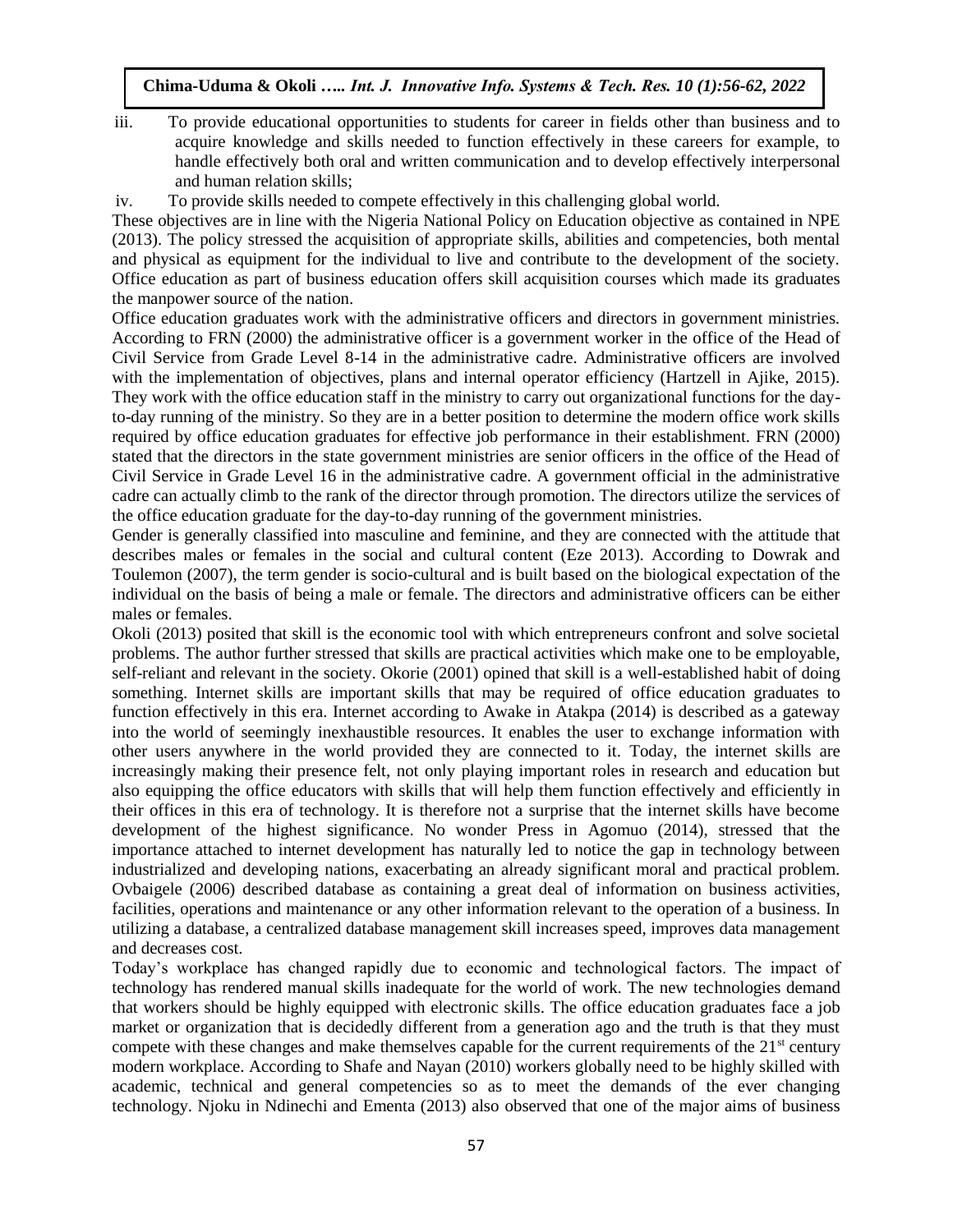education (office education inclusive) is to empower the recipients with desirable skills, knowledge and values to perform specific functions. However, the author regretted that business education graduates exhibit little or no skills when engaged in office occupation requiring the use of office skills.

In this era, office education graduates need to be equipped with electronic skills for effective job performance in their places of work. However, the extent to which they have these skills has not been ascertained. Again, personal observations and interactions with the office education graduates in Ebonyi State showed that in this era of modern office technology and information systems, they are fast losing their employment relevance to roadside trained computer operators and computer education graduates who may not be knowledgeable and versatile in computer application packages. The study therefore tries to identify the electronic work skills required by office education graduates for effective job performance in state government ministries in Ebonyi State.

# **Purpose of the Study**

The main purpose of the study was to identify the electronic work skills required by office education graduates for effective job performance in state government ministries in Ebonyi State. Specifically, the study sought to:

- 1. Identify the internet skills required by office education graduates for effective job performance in state government ministries in Ebonyi State.
- 2. Identify the database management skills required by office education graduates for effective job performance in state government ministries in Ebonyi State.

# **Research Questions**

The following formulated research questions guided the study:

- 1. What are the internet skills required by office education graduates for effective job performance in state government ministries in Ebonyi State?
- 2. What are the database management skills required by office education graduates for effective job performance in state government ministries in Ebonyi State?

## **Hypotheses**

The following null hypotheses were formulated to guide the study.

Ho1 There is no significant difference between the mean responses of directors and administrative officers on internet skills required by office education graduates for effective job performance in state government ministries in Ebonyi State.

Ho3 There is no significant difference between the mean responses of male and female respondents on database management skills required by office education graduates for effective job performance in state government ministries in Ebonyi State.

## **RESEARCH METHODS**

The study made use of survey design. The study was carried out in Ebonyi State. The population of the study comprised 126 directors and administrative officers of state government ministries of Ebonyi State. The entire population was studied because it was of a manageable size. So, there was no sampling. The instrument used for data collection was a structured questionnaire. It was validated by three experts. Using Cronbach alpha, the four (4) scale instrument yielded a reliability of 0.95 and was considered reliable for the study. The researchers distributed 126 copies of the questionnaire but only 107 were correctly filled and returned for analysis. Data was analyzed using mean, standard deviation and t-test. Mean and standard deviation were used to answer the research questions.

When:  $x < 1 = Not Required (NR)$ 

 $1 < x < 2$  = Required (R)

 $2 \le x \le 3$  = Highly Required (HR)

 $3 \leq x=4$  = Very Highly Required (VHR)

T-test statistic was used to test the hypotheses at 0.05 level of significance. A null hypothesis is rejected if the t-calculated value is greater than the t-critical value. Otherwise, the null hypothesis is accepted if the tcalculated value is less than the t-critical value.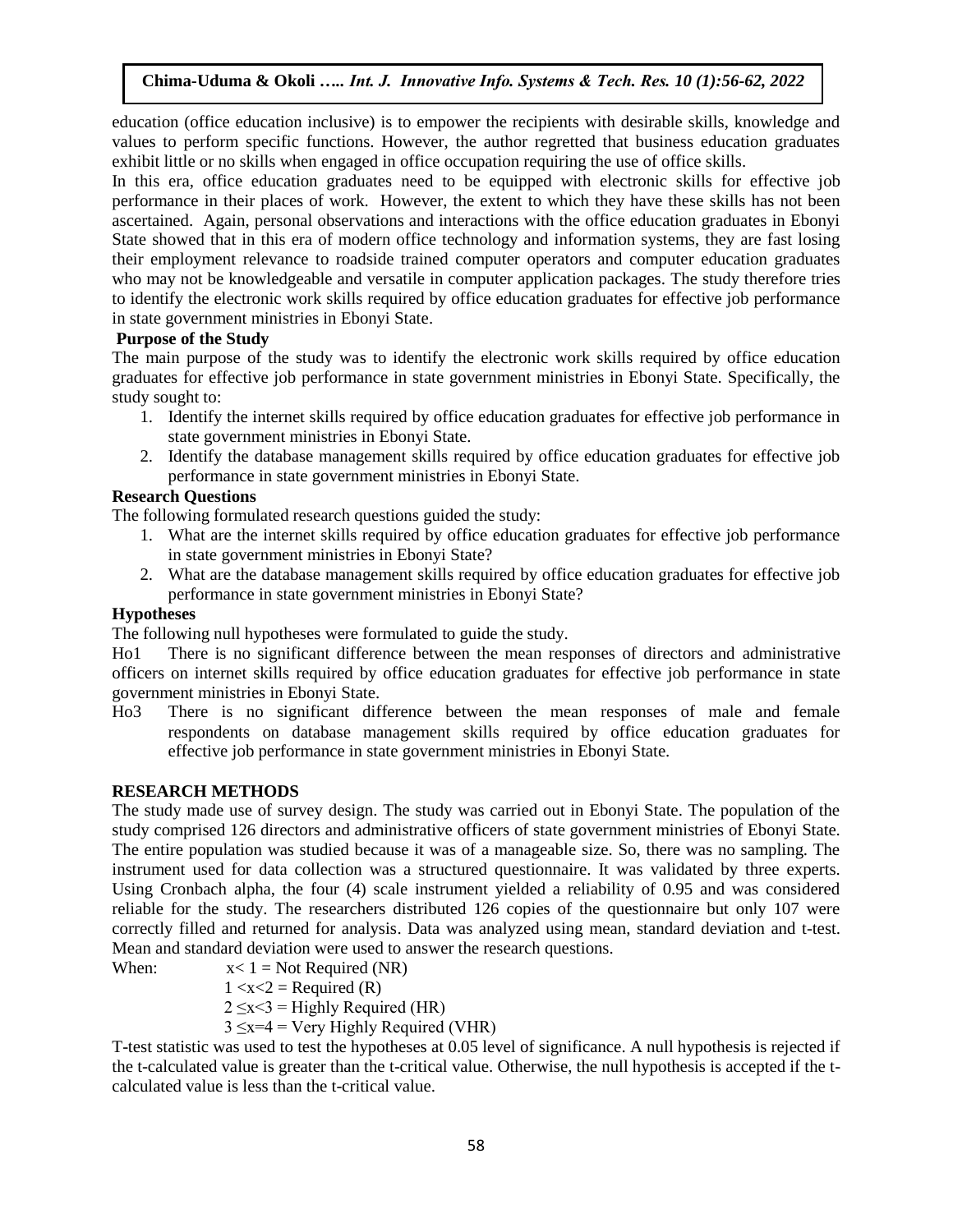#### **RESULTS**

| Table 1: Mean results of the internet skills required by office education graduates for effective job |
|-------------------------------------------------------------------------------------------------------|
| performance in state government ministries in Ebonyi State.                                           |

| S/N          | <b>INTERNET SKILLS: The Ability to:</b>                      | ${\bf N}$ | $\mathbf X$ | SD   | <b>REMARK</b> |
|--------------|--------------------------------------------------------------|-----------|-------------|------|---------------|
| $\mathbf{1}$ | Access the internet                                          | 107       | 3.24        | 0.80 | <b>VHR</b>    |
| 2            | Perform basic internet search                                | 107       | 3.11        | 0.76 | <b>VHR</b>    |
| 3            | Scroll in web page                                           | 107       | 3.12        | 0.77 | <b>VHR</b>    |
| 4            | Compose message                                              | 107       | 3.18        | 0.80 | <b>VHR</b>    |
| 5            | Send message                                                 | 107       | 3.14        | 0.78 | <b>VHR</b>    |
| 6            | Open message                                                 | 107       | 3.21        | 0.81 | <b>VHR</b>    |
| 7            | Read message                                                 | 107       | 3.35        | 0.75 | <b>VHR</b>    |
| 8            | Reply message                                                | 107       | 3.25        | 0.76 | <b>VHR</b>    |
| 9            | Forward message                                              | 107       | 3.21        | 0.75 | <b>VHR</b>    |
| 10           | Store-email message                                          | 107       | 3.15        | 0.76 | <b>VHR</b>    |
| 11           | Retrieve e-mail message                                      | 107       | 3.14        | 0.86 | <b>VHR</b>    |
| 12           | Attach a file                                                | 107       | 3.16        | 0.77 | <b>VHR</b>    |
| 13           | Open an attachment                                           | 107       | 3.28        | 0.67 | <b>VHR</b>    |
| 14           | Understand basic e-mail etiquette                            | 107       | 3.28        | 0.73 | <b>VHR</b>    |
| 15           | Knowledge of common e-mail providers                         | 107       | 3.22        | 0.80 | <b>VHR</b>    |
| 16           | Conduct a basic technology-based reference interview related |           |             |      |               |
|              | to software                                                  | 107       | 3.17        | 0.73 | <b>VHR</b>    |
| 17           | Search for text in a web page                                | 107       | 3.01        | 0.87 | <b>VHR</b>    |
| 18           | Add bookmarks/favorites                                      | 107       | 2.91        | 0.87 | <b>HR</b>     |
| 19           | Use bookmarks/favorites                                      | 107       | 3.10        | 0.84 | <b>VHR</b>    |
| 20           | Message bookmarks/favorites                                  | 107       | 3.09        | 0.81 | <b>VHR</b>    |
| 21           | Change the default home page                                 | 107       | 3.00        | 0.84 | <b>VHR</b>    |
| 22           | Clear temporary internet files                               | 107       | 3.14        | 0.81 | <b>VHR</b>    |
| 23           | Search history of internet files                             | 107       | 3.12        | 0.76 | <b>VHR</b>    |
| 24           | Use the print preview feature                                | 107       | 3.17        | 0.78 | <b>VHR</b>    |
| 25           | Print all or part of a web page                              | 107       | 3.10        | 0.84 | <b>VHR</b>    |
|              | <b>Grand Mean</b>                                            |           | 3.15        |      | <b>VHR</b>    |

Result in Table 1 revealed that all items on internet skills have mean ratings that range from 3.28 to 2.91 and grand mean of 3.15. This indicated that the respondents rated the above listed skills as the internet skills very highly required by office education graduates for effective job performance in state government ministries in Ebonyi State.

**Table 2: Mean Results of the database management skills required by office education graduates for effective job performance in state government ministries in Ebonyi State.**

| S/N | DATA BASE MANAGEMENT SKILLS: Ability to:                 | N   | X    | <b>SD</b> | <b>REMARK</b> |
|-----|----------------------------------------------------------|-----|------|-----------|---------------|
| 41  | Enter data using existing templates and other techniques | 107 | 3.22 | 0.81      | <b>VHR</b>    |
| 42  | Upload database forms to the web                         | 107 | 3.07 | 0.79      | <b>VHR</b>    |
| 43  | Upload database tables to the web                        | 107 | 3.16 | 0.82      | <b>VHR</b>    |
| 44  | Create database queries                                  | 107 | 3.05 | 0.73      | <b>VHR</b>    |
| 45  | Create database reports                                  | 107 | 3.02 | 0.71      | <b>VHR</b>    |
| 46  | Create database files                                    | 107 | 3.11 | 0.76      | <b>VHR</b>    |
| 47  | Design databases file                                    | 107 | 3.02 | 0.71      | <b>VHR</b>    |
| 48  | Preview database files                                   | 107 | 3.01 | 0.80      | <b>VHR</b>    |
| 49  | Print database files s                                   | 107 | 3.11 | 0.70      | <b>VHR</b>    |
| 50  | Merge data. With word processing                         | 107 | 3.05 | 0.82      | <b>VHR</b>    |
| 51  | Query a database                                         | 107 | 3.06 | 0.88      | <b>VHR</b>    |
| 52  | Recognize parts of a database like records fields        | 107 | 3.16 | 0.89      | <b>VHR</b>    |
| 53  | Manage file                                              | 107 | 3.28 | 0.86      | <b>VHR</b>    |
| 54  | Find information                                         | 107 | 3.20 | 0.73      | <b>VHR</b>    |
| 55  | Sort information                                         | 107 | 3.20 | 0.73      | <b>VHR</b>    |
| 56  | Create payroll for workers of different grade levels     | 107 | 3.25 | 0.75      | <b>VHR</b>    |
| 57  | Create forms                                             | 107 | 3.02 | 0.82      | <b>VHR</b>    |
|     | <b>Cluster Mean</b>                                      |     | 3.11 |           | <b>VHR</b>    |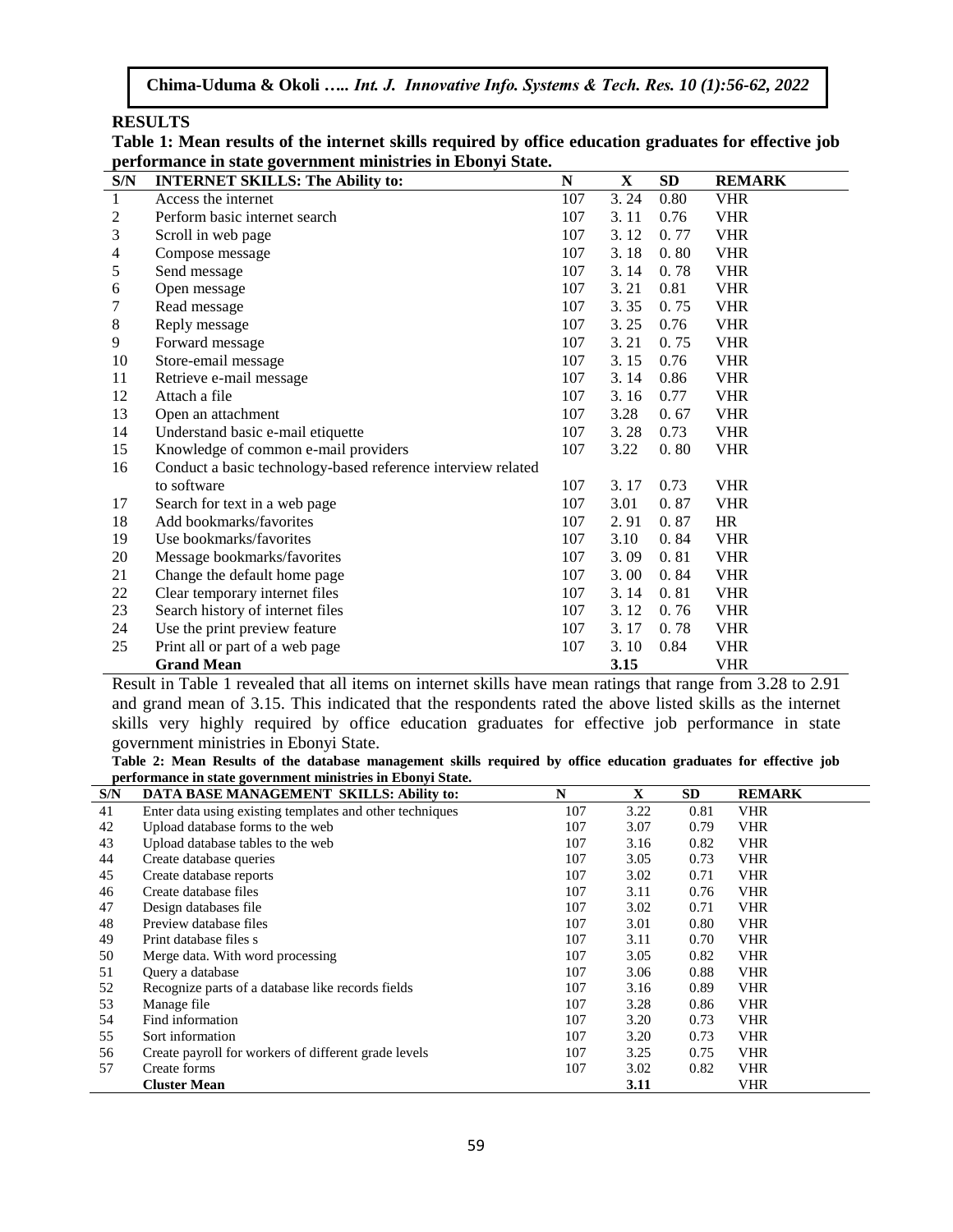From the data presented in the Table 2 above, the mean ratings of the responses of the respondents range from 3.01 to 3.28 and grand mean of 3.11. This implied that the respondents rated all the skills as database management skills very highly required by office education graduates for effective job performance in state government ministries in Ebonyi State.

**Table 3: Summary of t-test of difference between the mean responses of directors and administrative officers on internet skills required by office education graduates for effective job performance in state government ministries in Ebonyi State.**

| <b>Variables</b>        | <b>Status</b>               | N |              | <b>SD</b> | DF | $\mathbf{P}$ | t-cal.                      | t-Critical Decision |  |
|-------------------------|-----------------------------|---|--------------|-----------|----|--------------|-----------------------------|---------------------|--|
| Internet skills Officer | Administrative 63 3.56 0.95 |   |              |           |    |              | $105$ $0.05$ $3.974$ $1.98$ |                     |  |
|                         | Director                    |   | 44 3.16 0.32 |           |    |              |                             |                     |  |

**Key: N=** No. of Respondents,  $X = Mean$ ,  $SD = Standard deviation$ ,  $DF = Degree$  of freedom,  $P = level$  of *significant, t-Cal. = t-calculated, t-Critical (tables)*

The above table showed that a t-calculated value of 3.974 is less than t-Critical of 1.98. This indicated significant result. Therefore, the hypothesis was rejected. This implied that there is significant difference between the mean responses of directors and administrative officers on internet skills required by office education graduates for effective job performance in state government ministries in Ebonyi State.

**Table 4: Summary of t-test of difference between the mean responses of male and female respondents on database management skills required by office education graduates for effective job performance in state government ministries in Ebonyi State.**

| <b>Variables</b>     | <b>Status</b> | N  | <b>Mean</b> | - SD | DF  | P | t-Cal       | t-Critical | <b>Decision</b> |
|----------------------|---------------|----|-------------|------|-----|---|-------------|------------|-----------------|
| Database             | Female        | 56 | 3.10        | 3.32 |     |   |             |            |                 |
| management<br>skills | Male          | 51 | 3.31        | 3.04 | 105 |   | $0.05$ 0.93 | 1.98       | NS              |

**Key: N=** No. of Respondents,  $X = Mean$ ,  $SD = Standard deviation$ ,  $Df = Degree$  of freedom,  $P = level$  of *significant, t-Cal. = t-calculated, t-Critical (tables)*

Table 4 showed that a t-calculated value of 0.93 is less than a t-critical value of 1.98 at 0.05 level of significance and 105 degree of freedom. This indicated no significant result. Therefore, the hypothesis was upheld. This implied that there is no significant difference between the mean responses of male and female respondents on database management skills required by office education graduates for effective job performance in state government ministries in Ebonyi State.

#### **DISCUSSION OF THE FINDINGS**

The study with regards to research question one found that internet skills are highly required by office education graduates for effective job performance in government ministries in Ebonyi State. This finding is in agreement with that of Abuokwen (2010) who found that internet skills are required by business education students in the area of study. The finding further supports the views of Agomuo in Oguejiofor and Nwogu (2014) who posited that internet skills will enable the secretary exchange ideas, values, interests in an interactive manner to people and organization all over the world. The implication of this finding is that in this era of technology, office education graduates who lack the internet skills may lose their jobs or employment relevance to computer science and computer education graduates.

This study also showed that there is significant difference between the mean responses of directors and administrative officers on internet skills required by office education graduates for effective job performance in state government ministries in Ebonyi State. This is in agreement with earlier findings of Emeje (2009) who found that office education graduates require internet skills to be able to work effectively in today's office. In support of this Agomuo (2004) asserted that business educators (office educators inclusive) should be skilled and knowledgeable in the use and application of internet. This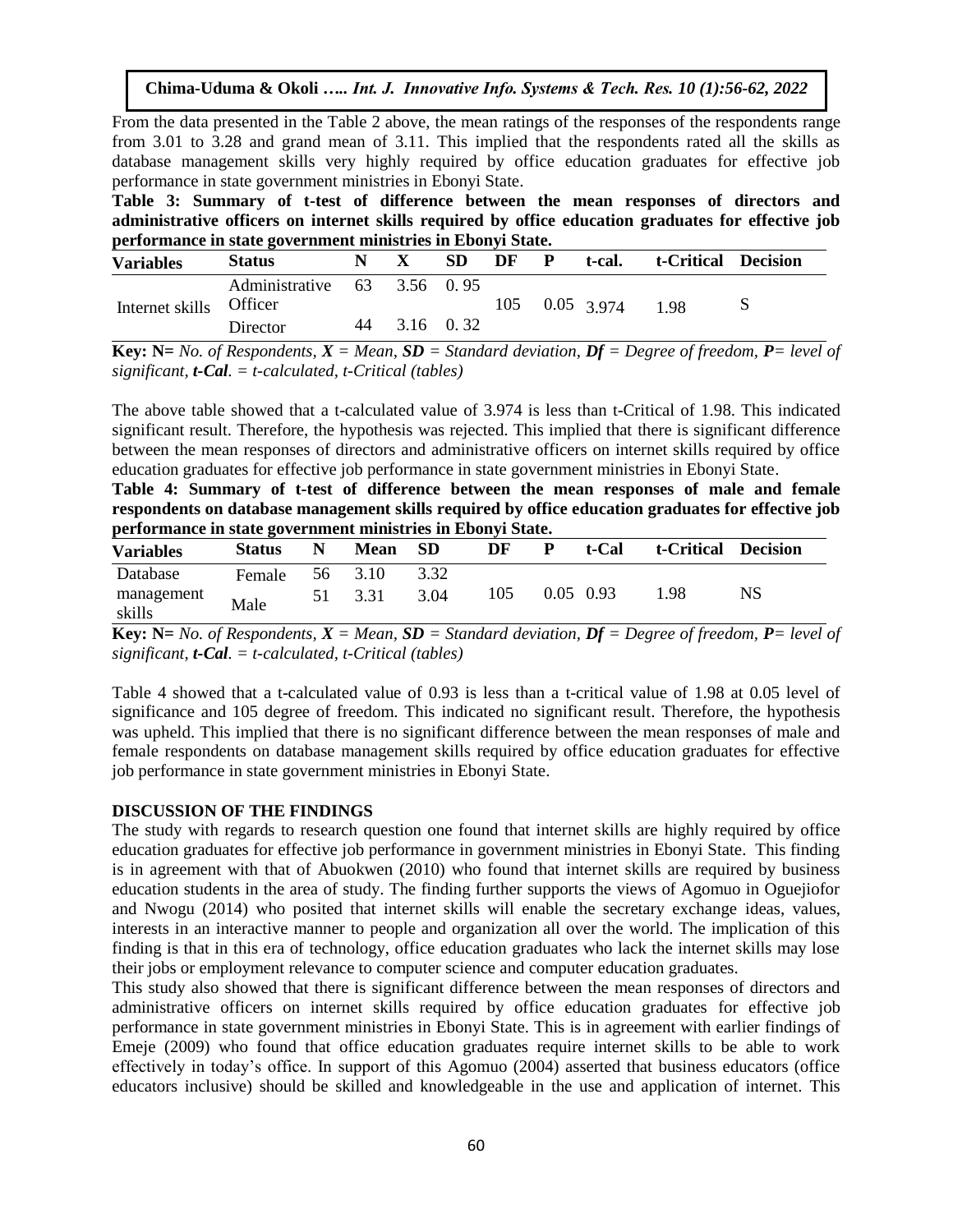therefore implied that office education graduates should be very knowledgeable and skilled in the uses and application of internet skills for effective performance in the today's office.

The study with regards to research question two found that database management skills are highly required by office education graduates for effective job performance in state government ministries in Ebonyi State. The finding is in agreement with that of Ugwuja (2013) who found that database management skills are required by business education students in the area of study. In support of this, Agomuo (2014) posited that database application provide tools which enable records one holds to be conveniently manipulated. The implication is that office education graduates highly require skills in database management to work in an automated office and also to enable them work effectively in uploading database forms to the web, create database tables, create payroll for workers, create forms, sort information and others.

The study also found that there is no significant difference between the mean responses of male and female respondents on database management skills required by office education graduates for effective job performance in state government ministries was upheld. This finding is not in agreement with the earlier finding of Sadik (2005) who found that females respond differently from males when it comes to technology. Samak (2006) also found that females and males are technophobia. This implied that office education graduates require database management skills for effective job performance in their offices.

## **CONCLUSIONS**

Based on the findings, the study concluded that in this era, office education graduates require skills in internet and database management skills for effective job performance in state government ministries in Ebonyi State. These skills lead to efficiency and productivity in the office. Office education graduates who do not possess these skills may be displaced in the office in this era of office automation.

#### **RECOMMENDATIONS**

The following recommendations are made based on the findings and conclusions of this study:

- 1. Office education graduates need to work with the continually evolving technology by constantly updating their knowledge on internet and database management skills. This will help them to stay effective and relevant in this  $21<sup>st</sup>$  century office work.
- 2. The state ministries should organize seminars, conferences, and workshops for training and retraining of their office workers. This will enable them to improve on internet skills and perform effectively in this era of office automation.
- 3. The state government should provide modern office equipment or facilities for office education graduates working in the state government ministries in Ebonyi State.
- 4. Trainers of office educators in tertiary institutions should ensure that their departments have well equipped laboratories with internet facilities since it is imperative that learning facilities should be replica of those in the intending offices.

## **REFERENCES**

- Abuokwen, C. U. (2010). Electronic office skills required by business education students in universities in Cross River and Akwa Ibom States. *Unpublished M.Ed Thesis*. UNN, Nsukka.
- Agomuo, E. E. (2004). Co-operative efforts to business teacher preparation. *Business Education Journal,* 4 (2), 25-36.
- Agomuo, E. E. (2014). *Modern office technology; issues, procedures and practice.* Nsukka: Debees Printing Services.
- Ajike, V. O. (2015). ICT based skills required by secretaries for effective administration of local governments in Abia State. *Unpublished ME.d thesis. University of Nigeria Nsukka*.
- Atakpa, R. A. (2014). Information technology skills required by secretaries for global service market. *Nigerian Journal of Business Education,* 2 (1), 149-154.